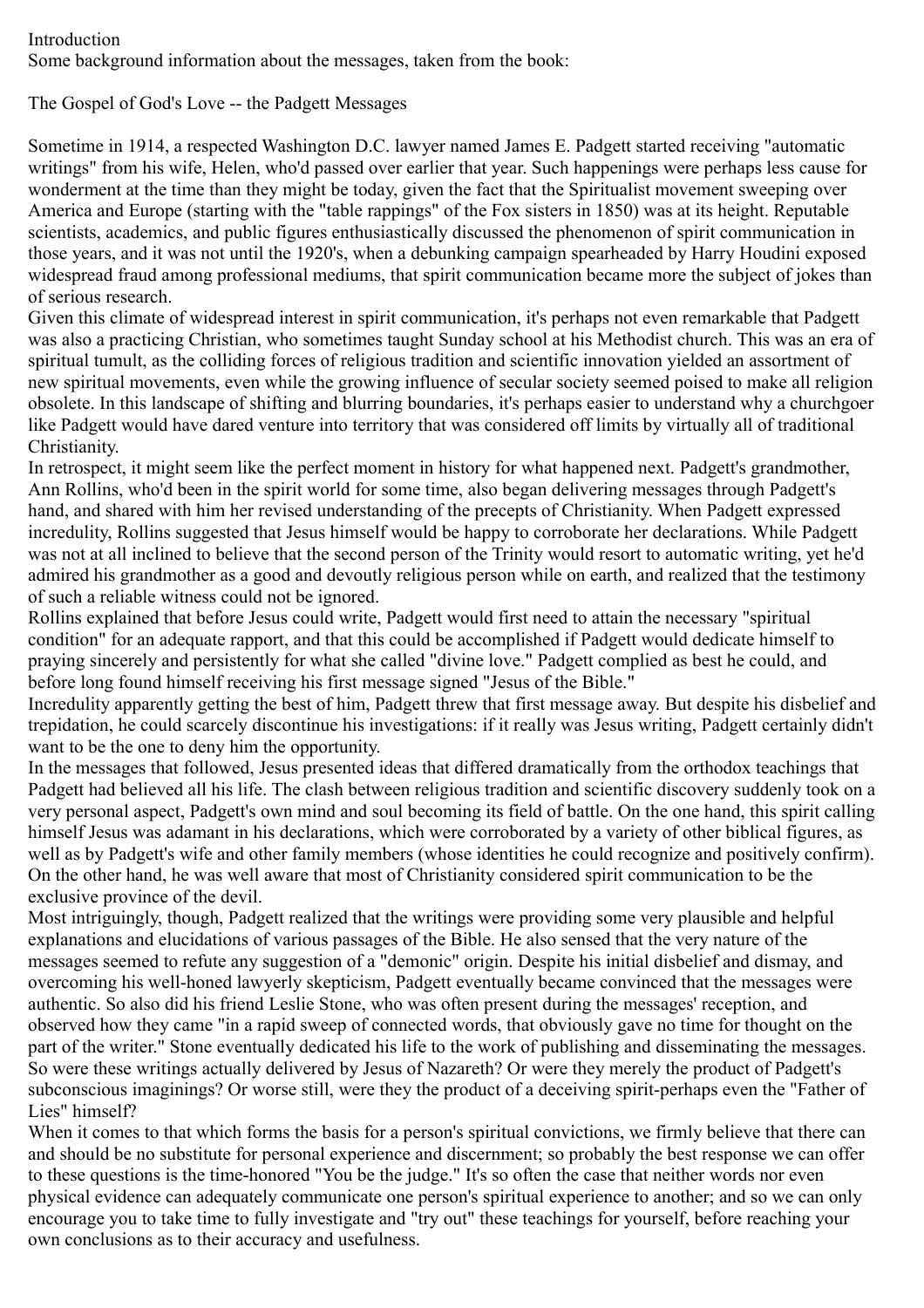That being said, it may be helpful, before diving into the messages, to quickly address a few of the questions that often confront new readers:

One question often asked is: "If Jesus needed to correct the teachings of the Bible, why did he wait so long to do so?" As we've noted, spirit communication has been forbidden in the Christian world from the time of Constantine up to and including the present-and often under penalty of death. Not until the relative safety of the 20th century would the average practicing Christian have considered even the possibility of receiving a channeled message from Jesus.

A skeptic might then ask why Jesus would need a "practicing Christian" to communicate through. This question is more fully answered in the messages themselves, but for now we'll refer back to the fact that Padgett was asked to spiritually prepare himself, through earnest, prolonged prayer, prior to receiving these communications. Padgett's Christian upbringing had, to some extent, already started him in this direction, and no doubt made it easier for him to understand and follow these instructions when they were given him. His familiarity with the Bible of course also made it easier for him to articulate information about its teachings.

Relevant to this question, it's important to understand that Padgett was not unconscious during the reception of these messages. The spirits never took full control of Padgett's mind or body (which, as they explained, would have constituted a transgression of his free will), but rather worked with and through his fully conscious mind as they wrote. The spirit-authors, then, were constantly interacting with Padgett's own personality-his beliefs, attitudes, state of mind, and spiritual condition-while writing. The resulting influence of the mortal medium on the writings is sometimes obvious-as in the fact that the spirits could only use words in Padgett's vocabulary- and other times more subtle, manifesting itself as a flavoring or tone. Because of this ongoing influence and interaction, it may be helpful to consider Padgett as something of a "collaborator" in the creation of these writings, rather than a mere dictation-taker.

Padgett frequently asked questions of the spirit-authors as they wrote, although his trance state evidently prevented him from writing the questions down. We sometimes note the instance of a question, but leave the actual query to your imagination.

As another point of incredulity, some might ask: Why would Jesus have chosen such a seemingly inefficient and error-prone method of communication to deliver his corrected teachings to humanity? From the accounts in the New Testament, one would think that Jesus could simply have come in physical form and written the book himself (or better yet, just waited a few years for the advent of live television...). The answer to this question (provided by Jesus himself) carries with it some larger implications.

We can imagine that there are countless things that Jesus could or would have done in the last 2000 years to help humankind, if not for one central fact of human existence: God's absolute and unyielding respect for the free will of His children. How many things could or would God do, to alleviate human suffering and ignorance, if not for this one restriction that He has placed upon Himself? And if God so honors our wills, so of course do all who abide by His will.

Because of our free will, humankind's desire, consent, and participation will always be necessary components in any divine revealment of truth. We (both individually and collectively) must desire truth before we can receive it; and the strength and sincerity of our desire will determine the amount and purity of truth that we receive. As Jesus succinctly states in the Bible: "Ask, and you shall receive..."

We're given to understand, then, that Jesus never "went away" after his death; he's been here in our midst, ready and willing to communicate with anyone who was in condition to hear him, for the last 20 centuries. The limiting factor in these communications has not rested with Jesus; it's been in the strength of our individual and collective desire to know the truth. And it was humankind's hunger for truth that set the stage and finally enabled Jesus to deliver these messages through James Padgett.

You'll understand, then, that we don't consider the Padgett messages to be the "final word" regarding the true teachings of Jesus. Rather we see them as perhaps the "first word" of a new chapter of our understanding of his teachings. We look forward to an era when spirit communication is acknowledged and regularly utilized as an invaluable (and God-given) source of knowledge and wisdom for mortal humankind.

A word about the editing of this book. The unedited transcripts of these messages read very much like "first drafts"-generally understandable, but definitely not an "easy read." We've taken considerable license, then, in our attempt to make this presentation clear, consistent, and accessible for the modern reader. Selecting two hundred messages from among the twenty-five hundred that Padgett received, we corrected for errors in grammar, trimmed extraneous words, and updated archaic language. We also corrected for occasional conceptual errors and inconsistancies, aided in some instances by information delivered through subsequent mediums. (Having no illusions about the infallibility of our editorial decisions, we're comforted to know that verbatim transcripts of the messages are archived on the internet). At the same time, we strove to retain the distinctive qualities and nuances